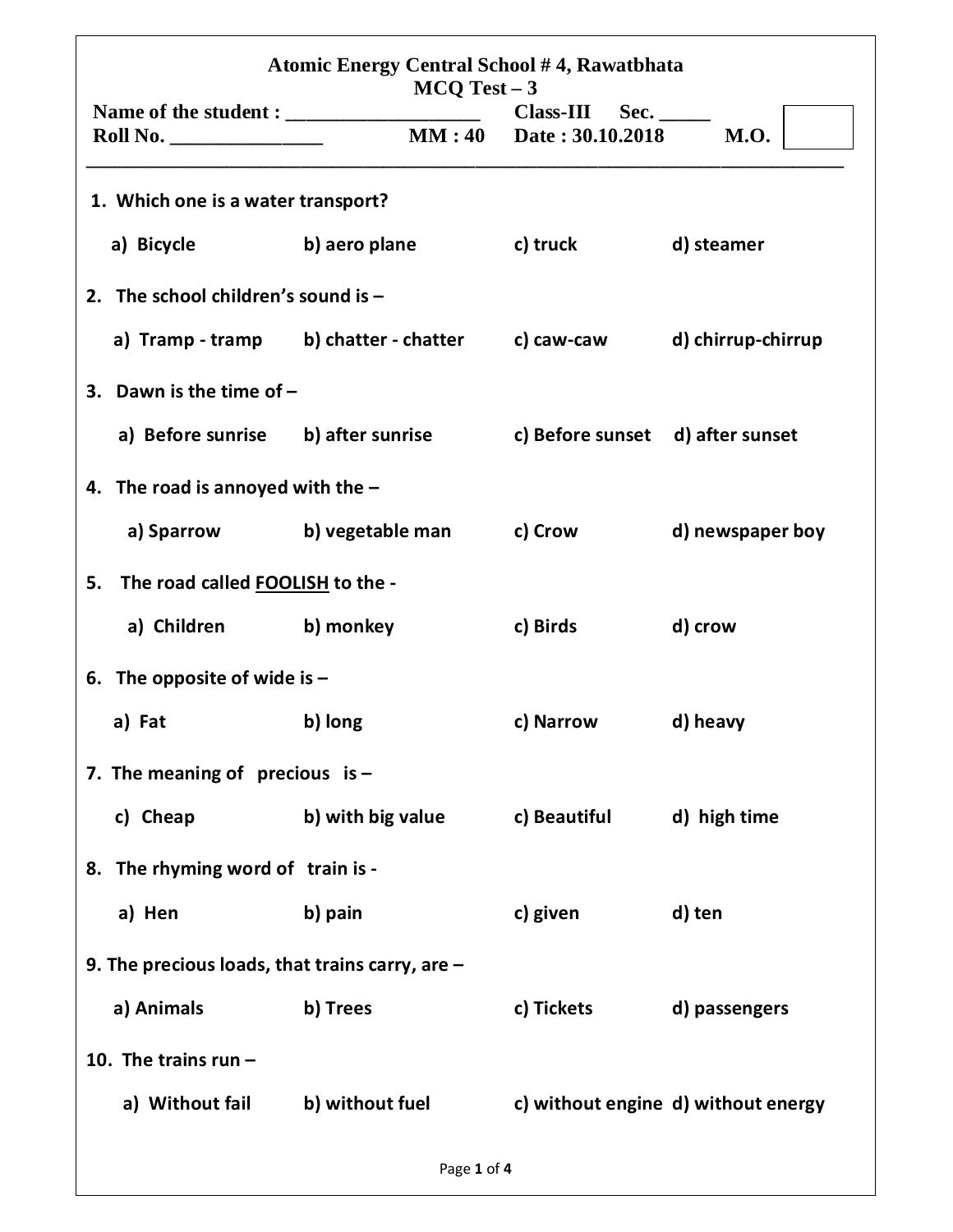| 11. दोनों बिल्लियों के बीच झगड़े की जड़ क्या थी ?    |                                                                       |                                 |            |  |
|------------------------------------------------------|-----------------------------------------------------------------------|---------------------------------|------------|--|
|                                                      | (क) रोटी (ख) आम (ग) तराजू (घ) बंदर                                    |                                 |            |  |
| 12. 'श्रीमान' शब्द का स्त्रीलिंग शब्द क्या है ?      |                                                                       |                                 |            |  |
|                                                      | (क) श्रीमति        (ख) श्रीमाती       (ग) श्रीमती        (घ) श्रीमाति |                                 |            |  |
|                                                      |                                                                       |                                 |            |  |
| 13. बंदर कैसा था ?                                   |                                                                       |                                 |            |  |
|                                                      | (क) चतुर           (ख) चालाक       (ग) होशियार       (घ) मूर्ख        |                                 |            |  |
| 14. बाट किस चीज़ के बने नहीं होते हैं ?              |                                                                       |                                 |            |  |
|                                                      | (क) लोहा           (ख) पीतल         (ग) ताँबे                         |                                 | (घ) मिट्टी |  |
| 15. 'प्रशंसा' शब्द का समान अर्थ क्या हैं ?           |                                                                       |                                 |            |  |
|                                                      | (क) कतई (ख) बिलकुल (ग) अवश्य (घ) तारीफ़                               |                                 |            |  |
|                                                      |                                                                       |                                 |            |  |
| 16. मुहावरा पूरा करो ।                               |                                                                       |                                 |            |  |
|                                                      |                                                                       |                                 |            |  |
|                                                      | (क) हाथ             (ख) कंगन         (ग) आस्तीन       (घ) दीया        |                                 |            |  |
| 17. इन शब्दों में से कौन-सा शब्द भाववाचक संज्ञा है ? |                                                                       |                                 |            |  |
|                                                      | (क) पढ़ (ख) चढ़ (ग) रंग                                               |                                 | (घ) सफ़ाई  |  |
| 18. वाक्य में फ़ालतू शब्द कौन-सा है ?                |                                                                       |                                 |            |  |
|                                                      |                                                                       |                                 |            |  |
|                                                      | रस में इतनी ठंपी बर्फ़ क्यों पाल दी ?                                 |                                 |            |  |
| (क) रस                                               | (ख) ठंपी                                                              | (ग) बर्फ़                       | (घ) ∏ल     |  |
| 19. आएं ती का पालतू जानवर क्या था ?                  |                                                                       |                                 |            |  |
|                                                      | (क) घोड़ा           (ख) हाथी                                          | (ग) गधा                         | (घ) पशु    |  |
| 20. बिल्ली का सही बहुवचन कौन-सा है ?                 |                                                                       |                                 |            |  |
|                                                      | (क) बिल्लियाँ (ख) बिल्लीयाँ                                           | (ग) बिल्लिया      (घ) बील्लियाँ |            |  |
|                                                      |                                                                       | Page 2 of 4                     |            |  |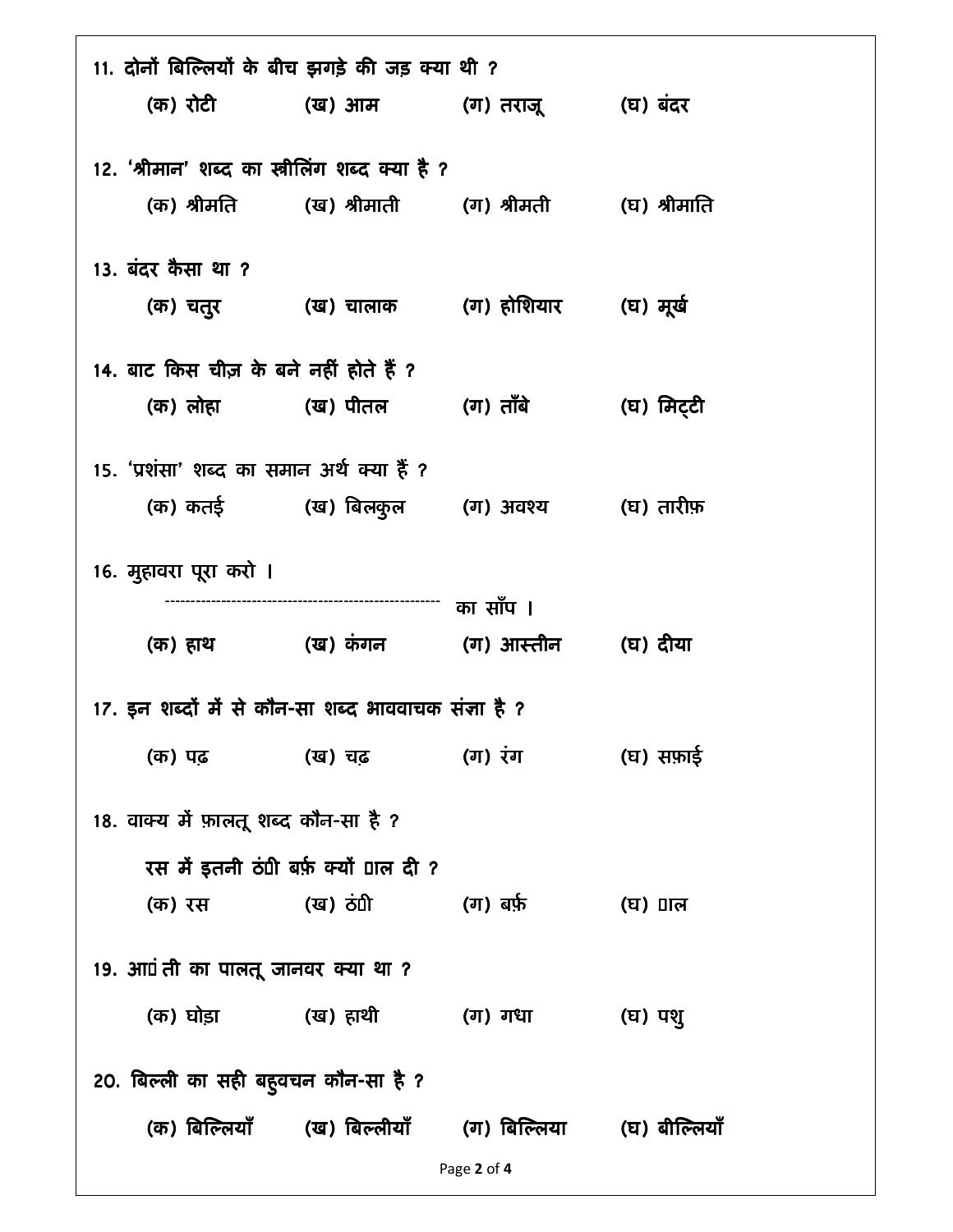| 21. How many months does a year has?               |                                                        |              |               |  |  |
|----------------------------------------------------|--------------------------------------------------------|--------------|---------------|--|--|
| a. 8 Months                                        | b. 12 Months                                           | c. 6 Months  | d. 7 Months   |  |  |
|                                                    | 22. Which of the following month has 28 or 29 Days?    |              |               |  |  |
| a. March                                           | b. December                                            | c. October   | d. February   |  |  |
| 23. How many hours in a day?                       |                                                        |              |               |  |  |
| a. 15 hours                                        | b. 20 hours                                            | c. 24 hours  | d. 18 hours   |  |  |
| 24. On which day Republic Day is celebrated?       |                                                        |              |               |  |  |
| a. 26 March                                        | b. 15 August                                           | c. 2 October | d. 26 January |  |  |
| 25. Which is the first day of the week?            |                                                        |              |               |  |  |
| a. Monday                                          | b. Wednesday                                           | c. Friday    | d. Sunday     |  |  |
| 26. Which is the shortest month?                   |                                                        |              |               |  |  |
| a. March                                           | b. February                                            | c. October   | d. January    |  |  |
| 27. Which month has 31 Days?                       |                                                        |              |               |  |  |
|                                                    | a. February b. May c. April                            |              | d. November   |  |  |
| 28. The $11th$ month of the year is _____________. |                                                        |              |               |  |  |
|                                                    | a. February b. May c. April                            |              | d. November   |  |  |
| 29. October comes after ________________.          |                                                        |              |               |  |  |
|                                                    | a. September b. December c. October                    |              | d. January    |  |  |
| 30. One hour = $\frac{1}{2}$ minutes.              |                                                        |              |               |  |  |
|                                                    | a. 45 minutes b. 55 minutes c.30 minutes d. 60 minutes |              |               |  |  |
|                                                    |                                                        | Page 3 of 4  |               |  |  |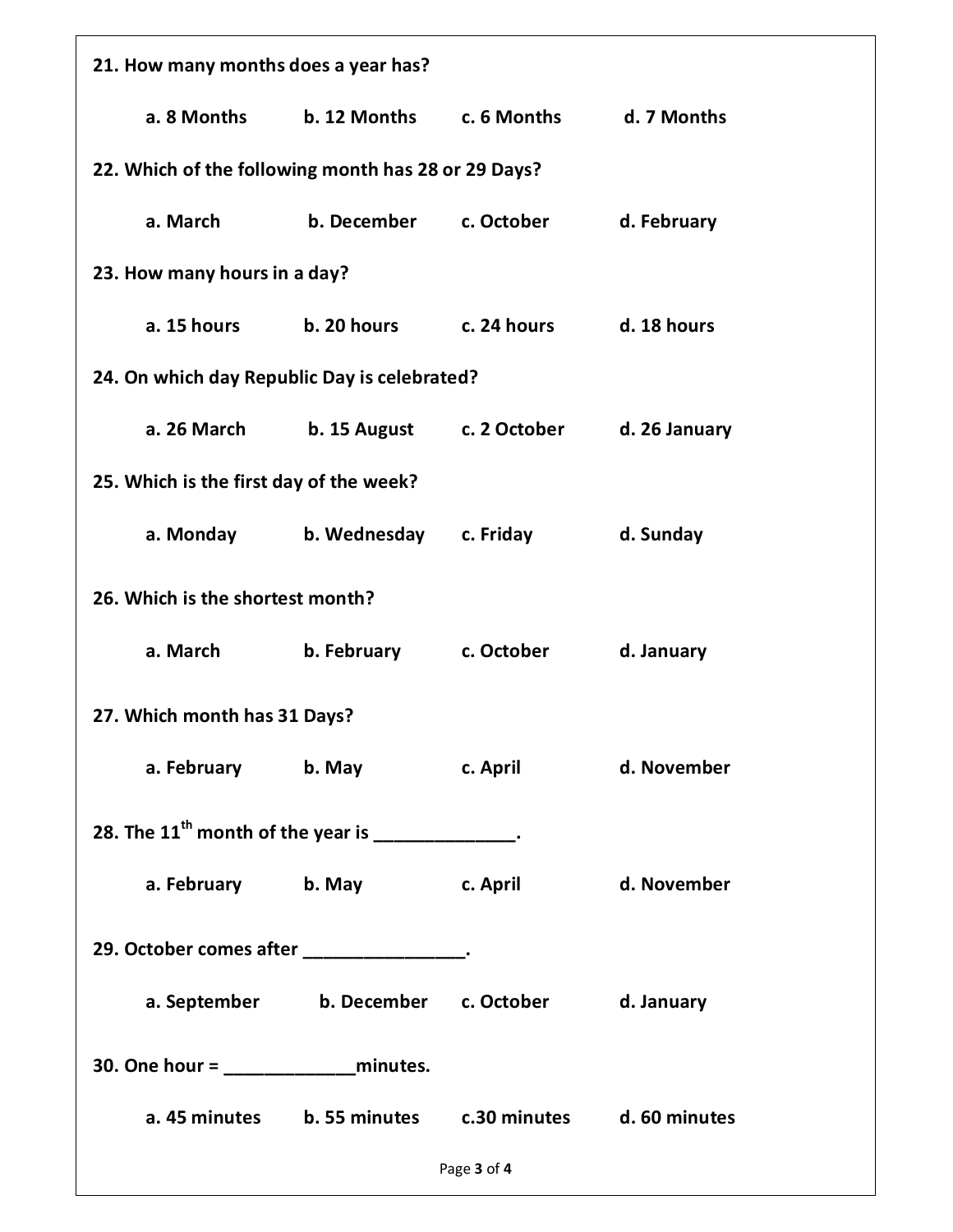| 31. One who repairs car and scooters: |                                    |                                                     |            |                                                                         |  |
|---------------------------------------|------------------------------------|-----------------------------------------------------|------------|-------------------------------------------------------------------------|--|
|                                       |                                    | (a) Mason (b) Milkman (c) Barber (d) Mechanic       |            |                                                                         |  |
|                                       | 32. A place where Post man works:  |                                                     |            |                                                                         |  |
|                                       |                                    | (a) Post office (b) Police station (c) Bank         |            | (d) Railway station                                                     |  |
|                                       | 33. One who works in a school:     |                                                     |            |                                                                         |  |
|                                       |                                    | (a) Advocate (b) Doctor (c) Teacher (d) Shop keeper |            |                                                                         |  |
|                                       | 34. Who invented script for blind? |                                                     |            |                                                                         |  |
|                                       |                                    |                                                     |            | (a) Newton (b) Louis Braille (c) Einstein (d) Thomas Alva Edison        |  |
|                                       |                                    | 35. Louis Braille belongs to _______________.       |            |                                                                         |  |
|                                       | (a) America (b) India              |                                                     | (c) France | (d) Japan                                                               |  |
|                                       |                                    |                                                     |            | 36. Blind people carries a ____________________ stick when he goes out. |  |
|                                       | (a) Black                          | (b) Yellow                                          | (c) Red    | (d) White                                                               |  |
|                                       | 37. This is a medicinal plant?     |                                                     |            |                                                                         |  |
|                                       | (a) Ajwain                         | (b) Mint                                            | (c) Tulsi  | (d) All of these                                                        |  |
|                                       | 38. Flower we eat:                 |                                                     |            |                                                                         |  |
|                                       | (a) Mango                          | (b) Kachnar                                         | (c) Potato | (d) Turmeric                                                            |  |
| 39. Thing that can be eaten as raw:   |                                    |                                                     |            |                                                                         |  |
|                                       | (a) Carrot                         | (b) Brinjal                                         | $(c)$ Egg  | (d) All of these                                                        |  |
|                                       | 40. Food that we get from plants:  |                                                     |            |                                                                         |  |
|                                       | (a) Fish                           | (b) Meat                                            | (c) Lemon  | (d) Milk                                                                |  |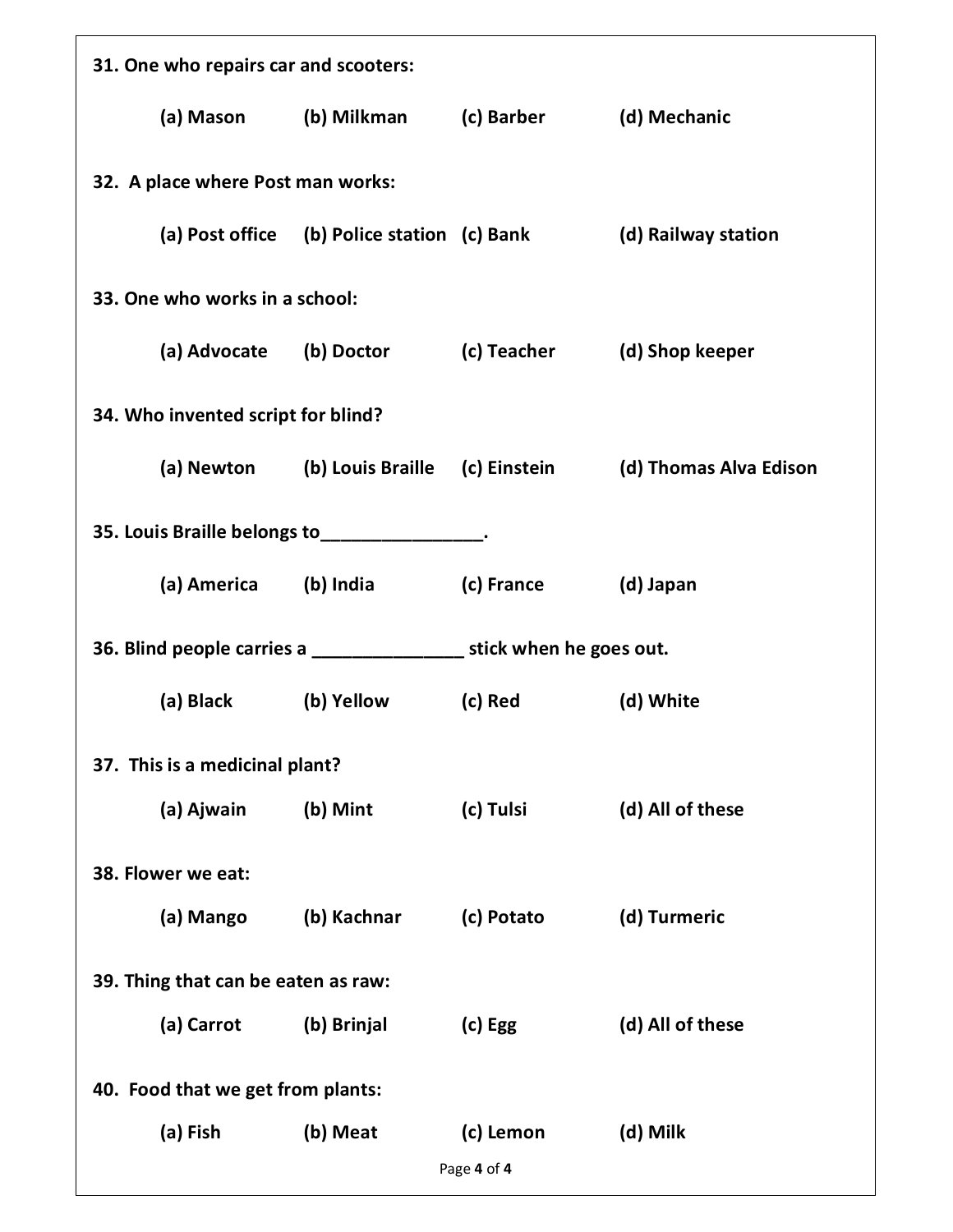|                                                         | $MCQ Test - 3$ |                                |                 |  |
|---------------------------------------------------------|----------------|--------------------------------|-----------------|--|
|                                                         |                |                                |                 |  |
| 1 Another word for wallop is ---------                  |                |                                |                 |  |
| a) hit                                                  |                | b) whipped c) lashed           |                 |  |
| 2. A pony is a -----------                              |                |                                |                 |  |
| a) baby horse                                           |                | b) baby donkey c) baby giraffe |                 |  |
| 3. Make an urgent or emotional appeal------             |                |                                |                 |  |
| a) begged                                               |                | b) gleaming                    | c) pleaded      |  |
| 4. The cow refused to get up because it was in -------- |                |                                |                 |  |
| a) angry mood b) bad mood c) good mood                  |                |                                |                 |  |
| 5. The feminine of horse is-----                        |                |                                |                 |  |
| a) horses                                               | b) foal        |                                | c) mare         |  |
| 6. ____________ finally made the cow get up.            |                |                                |                 |  |
| a) milkman                                              | b) grocer      |                                | c) a little boy |  |
| 7. A young Red Indian Boy was---                        |                |                                |                 |  |
| a) Nokomis                                              | b) Hiawatha    |                                | c) Helen        |  |
| 8. The another meaning of hidden things-----            |                |                                |                 |  |
| a) secrets                                              | b) private     |                                | c) alone        |  |
| 9. The word begin with 'h' sound                        |                |                                |                 |  |
| a) hours                                                | b) honors      |                                | c) heart        |  |
| 10. He is our school ----                               |                |                                |                 |  |
| a) principal                                            | b) principle   |                                | c) prencipel    |  |
|                                                         | Page 1 of 4    |                                |                 |  |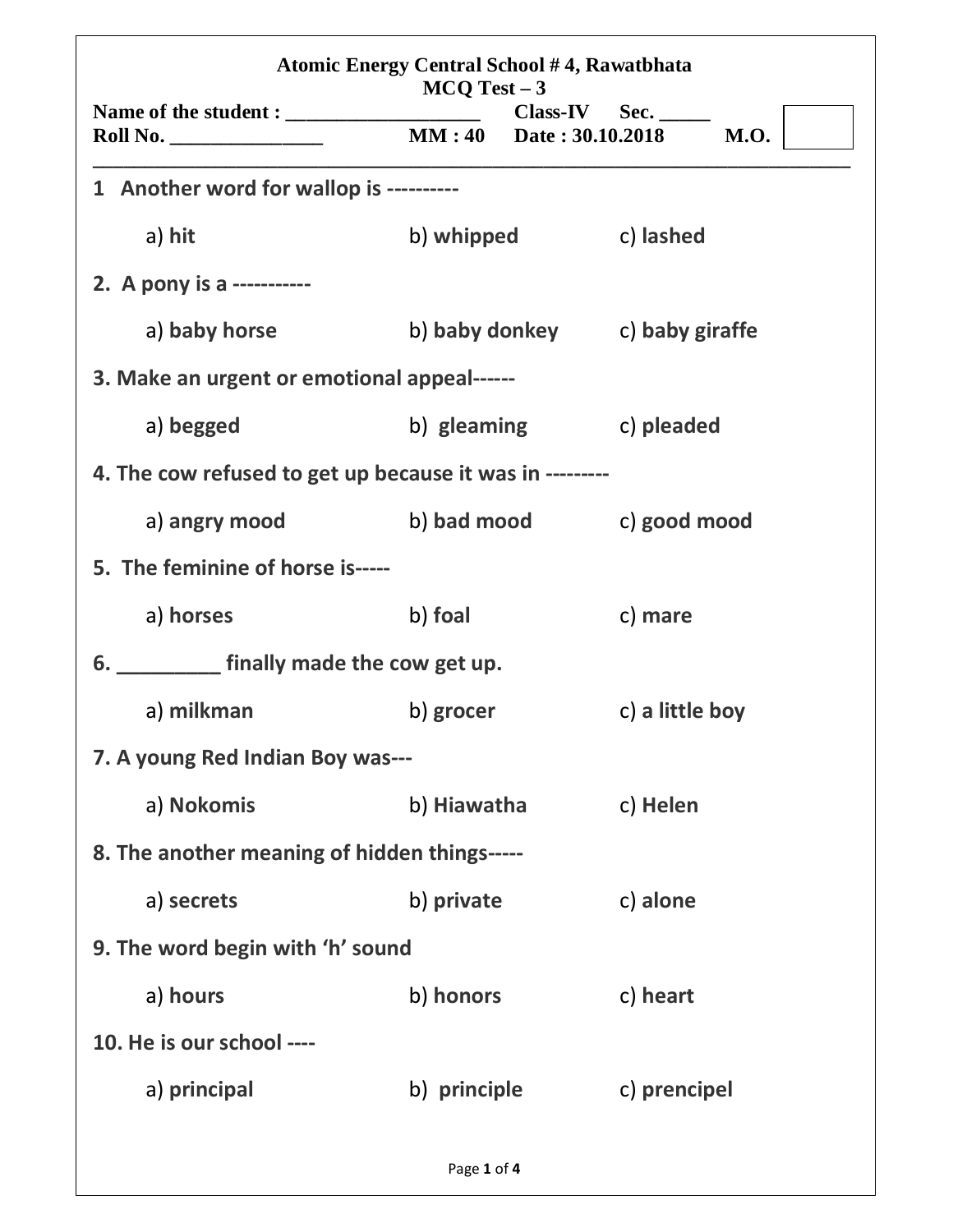| क) सुभद्रा कुमारी चौहान<br>ख) सोहन लाल द्विवेदी<br>घ) हरिकृष्ण दास गुप्त<br>ग) सुकुमार<br>12 कौन कविता में किस शरारती जीव का ज़िक्र किया गया ह्या?<br>घ) चूहा<br>13 इनमें से किस चीज़ को बिखराया जा सकता ह्या?<br>घ) चप्पल<br>14 'खलीता' शब्द का अर्थ ह्य-<br>घ) कपड़े की छलनी<br>15 'चूहे' का पर्यायवाची शब्द ह्या-<br>ग) मूषक<br>क) मरकट ख) स्वान<br>घ) पाद्क<br>16 अँगीठी में कौन सा ईंधन इस्तेमाल होता ह्या?<br>क) उपला          ख) कोयला         ग) लकड़ी          घ) एल पी जी गक्ष<br>17 दिए गए शब्दों में से शुद्ध शब्द कौन-सा ह्या?<br>क) सत्यग्रह          ख) शत्याग्रह         ग) सत्याग्रह         घ) सत्यगृह<br>18 गांधी जी की पत्नी का नाम था -<br>क) पुतली बाई ख) इन्दिरा गांधी ज) कस्तूरबा गांधी घ) मीराबाई<br>19 गांधी जी कहाँ रहते थे ?<br>क) गोपाल आश्रम<br>ख) साबरमती आश्रम<br>घ) रामकृष्ण परमहंस आश्रम<br>ग) वृद्धा आश्रम<br>20 गांधी जी के पिता का नाम था $-$<br>क) फिरोज गांधी<br>ख) राजीव गांधी<br>ग) करम चंद गांधी<br>घ) मोहन दास गांधी | 11 कौन कविता के कवि हैं ? |  |  |  |
|-----------------------------------------------------------------------------------------------------------------------------------------------------------------------------------------------------------------------------------------------------------------------------------------------------------------------------------------------------------------------------------------------------------------------------------------------------------------------------------------------------------------------------------------------------------------------------------------------------------------------------------------------------------------------------------------------------------------------------------------------------------------------------------------------------------------------------------------------------------------------------------------------------------------------------------------------------------------|---------------------------|--|--|--|
|                                                                                                                                                                                                                                                                                                                                                                                                                                                                                                                                                                                                                                                                                                                                                                                                                                                                                                                                                                 |                           |  |  |  |
|                                                                                                                                                                                                                                                                                                                                                                                                                                                                                                                                                                                                                                                                                                                                                                                                                                                                                                                                                                 |                           |  |  |  |
|                                                                                                                                                                                                                                                                                                                                                                                                                                                                                                                                                                                                                                                                                                                                                                                                                                                                                                                                                                 |                           |  |  |  |
|                                                                                                                                                                                                                                                                                                                                                                                                                                                                                                                                                                                                                                                                                                                                                                                                                                                                                                                                                                 |                           |  |  |  |
|                                                                                                                                                                                                                                                                                                                                                                                                                                                                                                                                                                                                                                                                                                                                                                                                                                                                                                                                                                 |                           |  |  |  |
|                                                                                                                                                                                                                                                                                                                                                                                                                                                                                                                                                                                                                                                                                                                                                                                                                                                                                                                                                                 |                           |  |  |  |
|                                                                                                                                                                                                                                                                                                                                                                                                                                                                                                                                                                                                                                                                                                                                                                                                                                                                                                                                                                 |                           |  |  |  |
|                                                                                                                                                                                                                                                                                                                                                                                                                                                                                                                                                                                                                                                                                                                                                                                                                                                                                                                                                                 |                           |  |  |  |
|                                                                                                                                                                                                                                                                                                                                                                                                                                                                                                                                                                                                                                                                                                                                                                                                                                                                                                                                                                 |                           |  |  |  |
|                                                                                                                                                                                                                                                                                                                                                                                                                                                                                                                                                                                                                                                                                                                                                                                                                                                                                                                                                                 |                           |  |  |  |
|                                                                                                                                                                                                                                                                                                                                                                                                                                                                                                                                                                                                                                                                                                                                                                                                                                                                                                                                                                 |                           |  |  |  |
|                                                                                                                                                                                                                                                                                                                                                                                                                                                                                                                                                                                                                                                                                                                                                                                                                                                                                                                                                                 |                           |  |  |  |
|                                                                                                                                                                                                                                                                                                                                                                                                                                                                                                                                                                                                                                                                                                                                                                                                                                                                                                                                                                 |                           |  |  |  |
|                                                                                                                                                                                                                                                                                                                                                                                                                                                                                                                                                                                                                                                                                                                                                                                                                                                                                                                                                                 |                           |  |  |  |
|                                                                                                                                                                                                                                                                                                                                                                                                                                                                                                                                                                                                                                                                                                                                                                                                                                                                                                                                                                 |                           |  |  |  |
|                                                                                                                                                                                                                                                                                                                                                                                                                                                                                                                                                                                                                                                                                                                                                                                                                                                                                                                                                                 |                           |  |  |  |
|                                                                                                                                                                                                                                                                                                                                                                                                                                                                                                                                                                                                                                                                                                                                                                                                                                                                                                                                                                 |                           |  |  |  |
|                                                                                                                                                                                                                                                                                                                                                                                                                                                                                                                                                                                                                                                                                                                                                                                                                                                                                                                                                                 |                           |  |  |  |
|                                                                                                                                                                                                                                                                                                                                                                                                                                                                                                                                                                                                                                                                                                                                                                                                                                                                                                                                                                 |                           |  |  |  |
|                                                                                                                                                                                                                                                                                                                                                                                                                                                                                                                                                                                                                                                                                                                                                                                                                                                                                                                                                                 |                           |  |  |  |
|                                                                                                                                                                                                                                                                                                                                                                                                                                                                                                                                                                                                                                                                                                                                                                                                                                                                                                                                                                 |                           |  |  |  |
|                                                                                                                                                                                                                                                                                                                                                                                                                                                                                                                                                                                                                                                                                                                                                                                                                                                                                                                                                                 |                           |  |  |  |
|                                                                                                                                                                                                                                                                                                                                                                                                                                                                                                                                                                                                                                                                                                                                                                                                                                                                                                                                                                 |                           |  |  |  |
|                                                                                                                                                                                                                                                                                                                                                                                                                                                                                                                                                                                                                                                                                                                                                                                                                                                                                                                                                                 |                           |  |  |  |
|                                                                                                                                                                                                                                                                                                                                                                                                                                                                                                                                                                                                                                                                                                                                                                                                                                                                                                                                                                 |                           |  |  |  |
|                                                                                                                                                                                                                                                                                                                                                                                                                                                                                                                                                                                                                                                                                                                                                                                                                                                                                                                                                                 |                           |  |  |  |
|                                                                                                                                                                                                                                                                                                                                                                                                                                                                                                                                                                                                                                                                                                                                                                                                                                                                                                                                                                 |                           |  |  |  |
|                                                                                                                                                                                                                                                                                                                                                                                                                                                                                                                                                                                                                                                                                                                                                                                                                                                                                                                                                                 |                           |  |  |  |

Page 2 of 4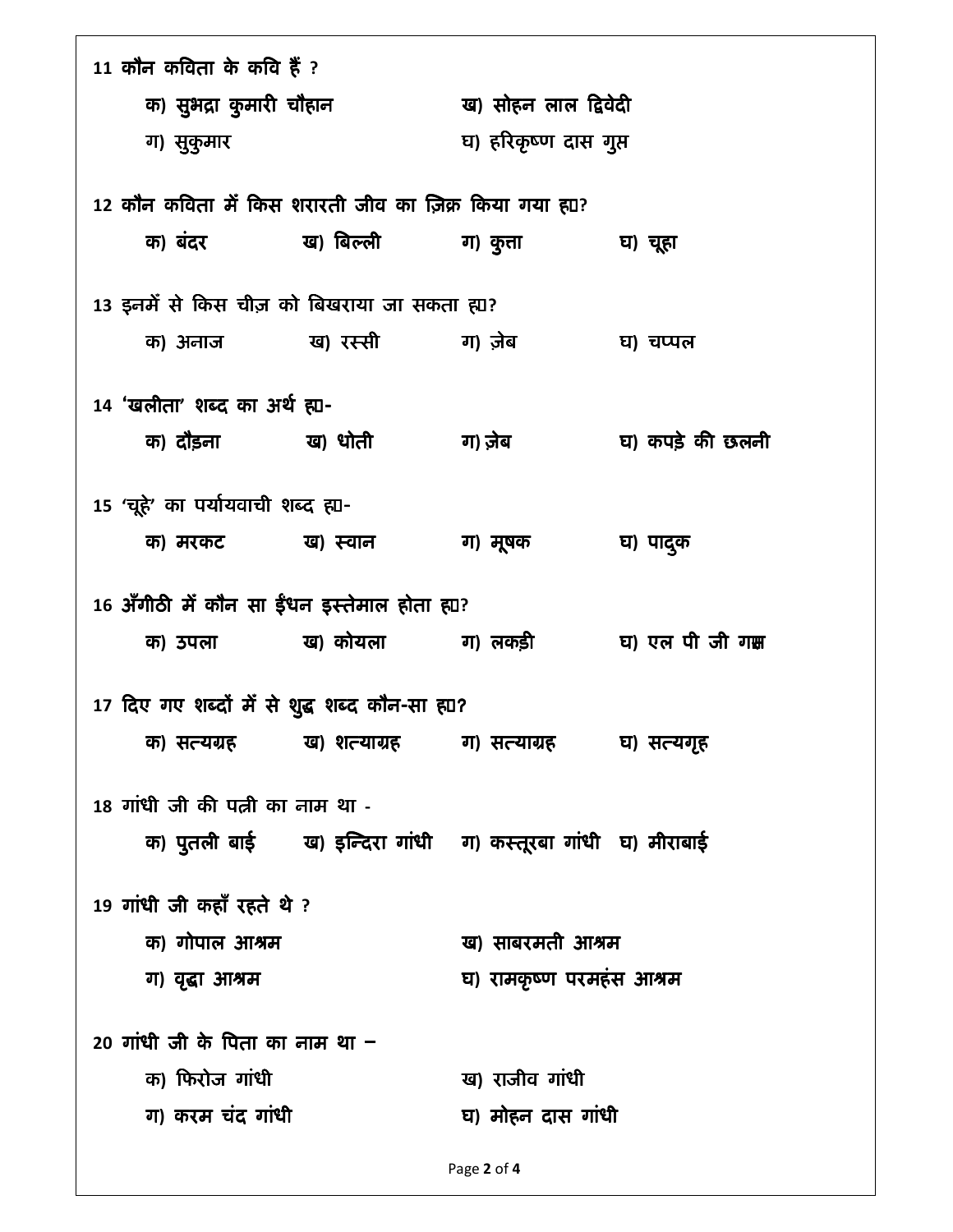| 21. Radius is just ___________ of diameter.                                                                                                                                                                                                                                                                                                                                                                           |                                                                     |             |                                                                          |
|-----------------------------------------------------------------------------------------------------------------------------------------------------------------------------------------------------------------------------------------------------------------------------------------------------------------------------------------------------------------------------------------------------------------------|---------------------------------------------------------------------|-------------|--------------------------------------------------------------------------|
|                                                                                                                                                                                                                                                                                                                                                                                                                       |                                                                     |             | a) Half b) double c) equal d) none of these                              |
| 22. If the diameter of a circle is 8 cm than radius is _________________________                                                                                                                                                                                                                                                                                                                                      |                                                                     |             |                                                                          |
| a) 3                                                                                                                                                                                                                                                                                                                                                                                                                  | b) 4 c) 5 d) 6                                                      |             |                                                                          |
| 23. There are $\frac{1}{\sqrt{1-\frac{1}{\sqrt{1-\frac{1}{\sqrt{1-\frac{1}{\sqrt{1-\frac{1}{\sqrt{1-\frac{1}{\sqrt{1-\frac{1}{\sqrt{1-\frac{1}{\sqrt{1-\frac{1}{\sqrt{1-\frac{1}{\sqrt{1-\frac{1}{\sqrt{1-\frac{1}{\sqrt{1-\frac{1}{\sqrt{1-\frac{1}{\sqrt{1-\frac{1}{\sqrt{1-\frac{1}{\sqrt{1-\frac{1}{\sqrt{1-\frac{1}{\sqrt{1-\frac{1}{\sqrt{1-\frac{1}{\sqrt{1-\frac{1}{\sqrt{1-\frac{1}{\sqrt{1-\frac{1}{\sqrt{$ |                                                                     |             |                                                                          |
|                                                                                                                                                                                                                                                                                                                                                                                                                       | a) 1 b) 2 c) many d) 4                                              |             |                                                                          |
| 24. There are _______ radius / radiuses in a circle.                                                                                                                                                                                                                                                                                                                                                                  |                                                                     |             |                                                                          |
| a) 1                                                                                                                                                                                                                                                                                                                                                                                                                  | b) 2 c) many d) 4                                                   |             |                                                                          |
| 25. Half of half is equal to __________.                                                                                                                                                                                                                                                                                                                                                                              |                                                                     |             |                                                                          |
|                                                                                                                                                                                                                                                                                                                                                                                                                       | a) $\frac{1}{4}$ b) $\frac{1}{2}$ c) $\frac{3}{4}$                  |             | d) 1                                                                     |
| 26. $\frac{1}{2} + \frac{1}{4} =$                                                                                                                                                                                                                                                                                                                                                                                     |                                                                     |             |                                                                          |
|                                                                                                                                                                                                                                                                                                                                                                                                                       | a) $2/4$ b) $\frac{3}{4}$                                           | c) 1        | d) 1 $\frac{1}{2}$                                                       |
| 27. Cost of 1 kg potato is Rs. 20. What is the cost of 34 kg potatoes cost?                                                                                                                                                                                                                                                                                                                                           |                                                                     |             |                                                                          |
|                                                                                                                                                                                                                                                                                                                                                                                                                       | a) Rs. 5 b) Rs. 10 c) Rs. 15 d) Rs. 18                              |             |                                                                          |
|                                                                                                                                                                                                                                                                                                                                                                                                                       |                                                                     |             |                                                                          |
|                                                                                                                                                                                                                                                                                                                                                                                                                       | a) $\frac{1}{4}$ kg b) $\frac{1}{2}$ kg c) $\frac{3}{4}$ kg d) 1 kg |             |                                                                          |
| 29. $\frac{3}{4}$ metre + $\frac{1}{2}$ metre =                                                                                                                                                                                                                                                                                                                                                                       |                                                                     |             |                                                                          |
|                                                                                                                                                                                                                                                                                                                                                                                                                       | a) 100 cm b) 75 cm c) 125 cm d) 150 cm                              |             |                                                                          |
|                                                                                                                                                                                                                                                                                                                                                                                                                       |                                                                     |             | 30. There are 80 stars. A quarter of them are red. How many are not red? |
| a) 40                                                                                                                                                                                                                                                                                                                                                                                                                 | b ) 20                                                              | c) 70       | d) 60                                                                    |
|                                                                                                                                                                                                                                                                                                                                                                                                                       |                                                                     | Page 3 of 4 |                                                                          |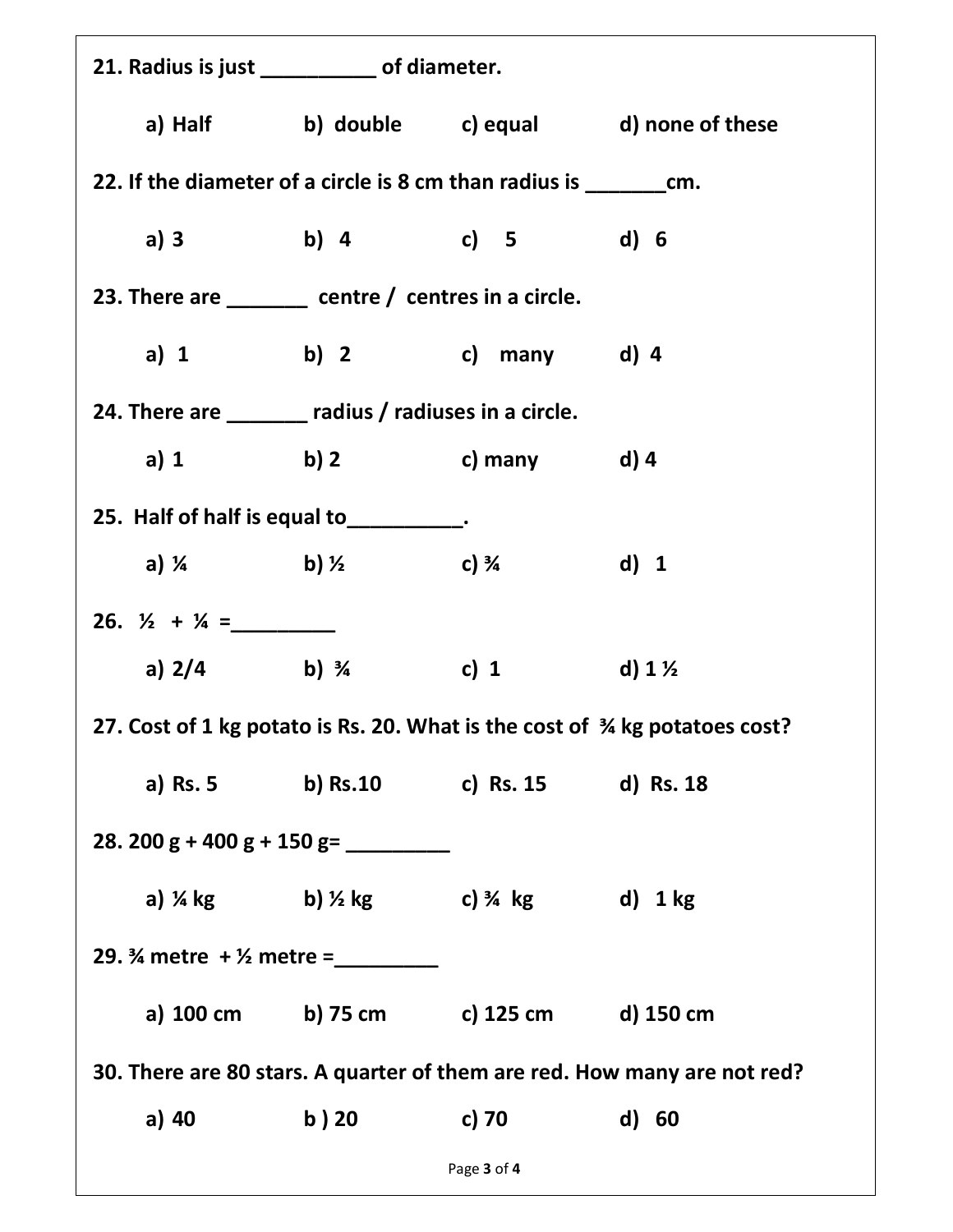| 31. What is the colour of water, when the river comes down from the mountain?                                                                                      |                       |                                                                                  |              |  |
|--------------------------------------------------------------------------------------------------------------------------------------------------------------------|-----------------------|----------------------------------------------------------------------------------|--------------|--|
| a) Green                                                                                                                                                           |                       |                                                                                  |              |  |
| 32. The river water in the Rainy season ________________ during Rainy season.                                                                                      |                       |                                                                                  |              |  |
|                                                                                                                                                                    |                       | a) Increases b) Decreases c) Dry up d) No Change                                 |              |  |
| 33. If many dead fishes are found on the banks of river, it means river water is?                                                                                  |                       |                                                                                  |              |  |
| a) Fresh                                                                                                                                                           |                       |                                                                                  |              |  |
|                                                                                                                                                                    |                       | 34. The onions are ready to be removed from the soil when                        |              |  |
| a) The leaves start turning green<br>b) The onion becomes Brown in colour<br>c) The leaves become yellow and dry up<br>d) The onions become visible above the soil |                       |                                                                                  |              |  |
| 35. How many days did onion seeds take to sprout?                                                                                                                  |                       |                                                                                  |              |  |
| a) 2 days b) 5 days c) 10 days                                                                                                                                     |                       |                                                                                  | $d)$ 20 days |  |
|                                                                                                                                                                    |                       |                                                                                  |              |  |
|                                                                                                                                                                    |                       | 36. Weeds takes all the _______________________ of the main crops from the soil. |              |  |
| a) Plants                                                                                                                                                          |                       | b) Sunlight c) Oxygen d) Fertilizers                                             |              |  |
| 37. Water should be sprinkled on the vegetables so that                                                                                                            |                       |                                                                                  |              |  |
| a) they do not dry up<br>c) they taste better                                                                                                                      |                       | b) they look good to customers<br>d) they are thirsty                            |              |  |
| 38. Tool used to cut the dried leaves from onion is                                                                                                                |                       |                                                                                  |              |  |
| a) Illege                                                                                                                                                          | b) blade c) kurige    |                                                                                  | d) khunti    |  |
| 39. A fruit that spoils quickly and has a rough surface is                                                                                                         |                       |                                                                                  |              |  |
| a) Apple                                                                                                                                                           | b) Grape c) Pineapple |                                                                                  | d) Gourd     |  |
|                                                                                                                                                                    |                       | 40. Which vegetable can be eaten raw without spoiling our digestion?             |              |  |
| a) Brinjal                                                                                                                                                         | b) Potato             | c) Lady finger                                                                   | d) Tomato    |  |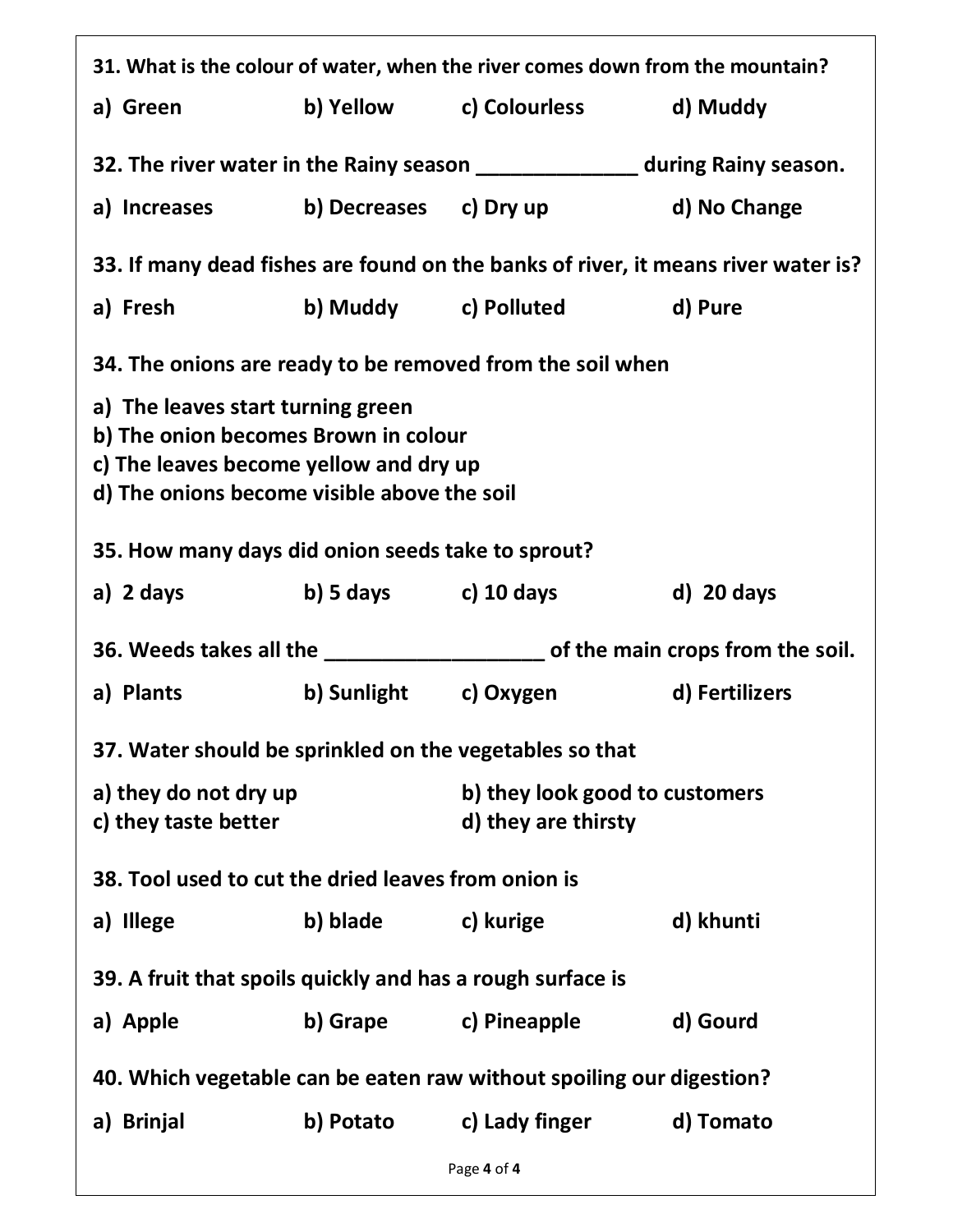| Q. 1. What activity was going on in the class?<br>a) discussion.<br>b) Study<br>2. Who was the quiet one in the class?<br>b) Jane<br>a) student<br>3. Why was she quiet?                                                                              |             |                              | <b>MM:40</b> Date: 30.10.2018<br><b>M.O.</b><br>c) teaching d) playing |
|-------------------------------------------------------------------------------------------------------------------------------------------------------------------------------------------------------------------------------------------------------|-------------|------------------------------|------------------------------------------------------------------------|
|                                                                                                                                                                                                                                                       |             |                              |                                                                        |
|                                                                                                                                                                                                                                                       |             |                              |                                                                        |
|                                                                                                                                                                                                                                                       |             |                              |                                                                        |
|                                                                                                                                                                                                                                                       |             |                              |                                                                        |
|                                                                                                                                                                                                                                                       |             |                              |                                                                        |
|                                                                                                                                                                                                                                                       |             |                              | c) teacher d) Jenny                                                    |
|                                                                                                                                                                                                                                                       |             |                              |                                                                        |
| a) she was afraid to air her opinions.                                                                                                                                                                                                                |             | b) she hated the noise.      |                                                                        |
| c) she didn't like the activity.                                                                                                                                                                                                                      |             |                              | d) she was quiet by nature.                                            |
| 4. How many brothers did the Barber have?                                                                                                                                                                                                             |             |                              |                                                                        |
| a) $5$<br>b)6                                                                                                                                                                                                                                         | c) 7        |                              | $d)$ 4                                                                 |
| 6. Why did the Barber take so long to shave the Sultan?<br>a) He came late<br>c) He was more talkative                                                                                                                                                |             | d) Sultan was more talkative | b) Because he was not knowing how to shave                             |
| 7. The Sultan gave him  gold coins                                                                                                                                                                                                                    |             |                              |                                                                        |
| b)2<br>a) $3$                                                                                                                                                                                                                                         | c) $4$      |                              | d) 6                                                                   |
| 8. Why did the Barber want a lot of food?<br>a) he had invited four or five friends to lunch at his house.<br>b) For family members<br>c) he had invited some of his relatives to a feast at noon.<br>d) he had invited 10friends to a feast at noon. |             |                              |                                                                        |
| 9. write the opposites of believe                                                                                                                                                                                                                     |             |                              |                                                                        |
| a) disbelieve                                                                                                                                                                                                                                         |             |                              | b) unbelieve c) imbelieve d) no option                                 |
| 10. The teacher got upset with Rani because her work was———                                                                                                                                                                                           |             |                              |                                                                        |
| b) unable<br>a) untidy                                                                                                                                                                                                                                |             | c) dislike                   | d) impossible                                                          |
|                                                                                                                                                                                                                                                       | Page 1 of 4 |                              |                                                                        |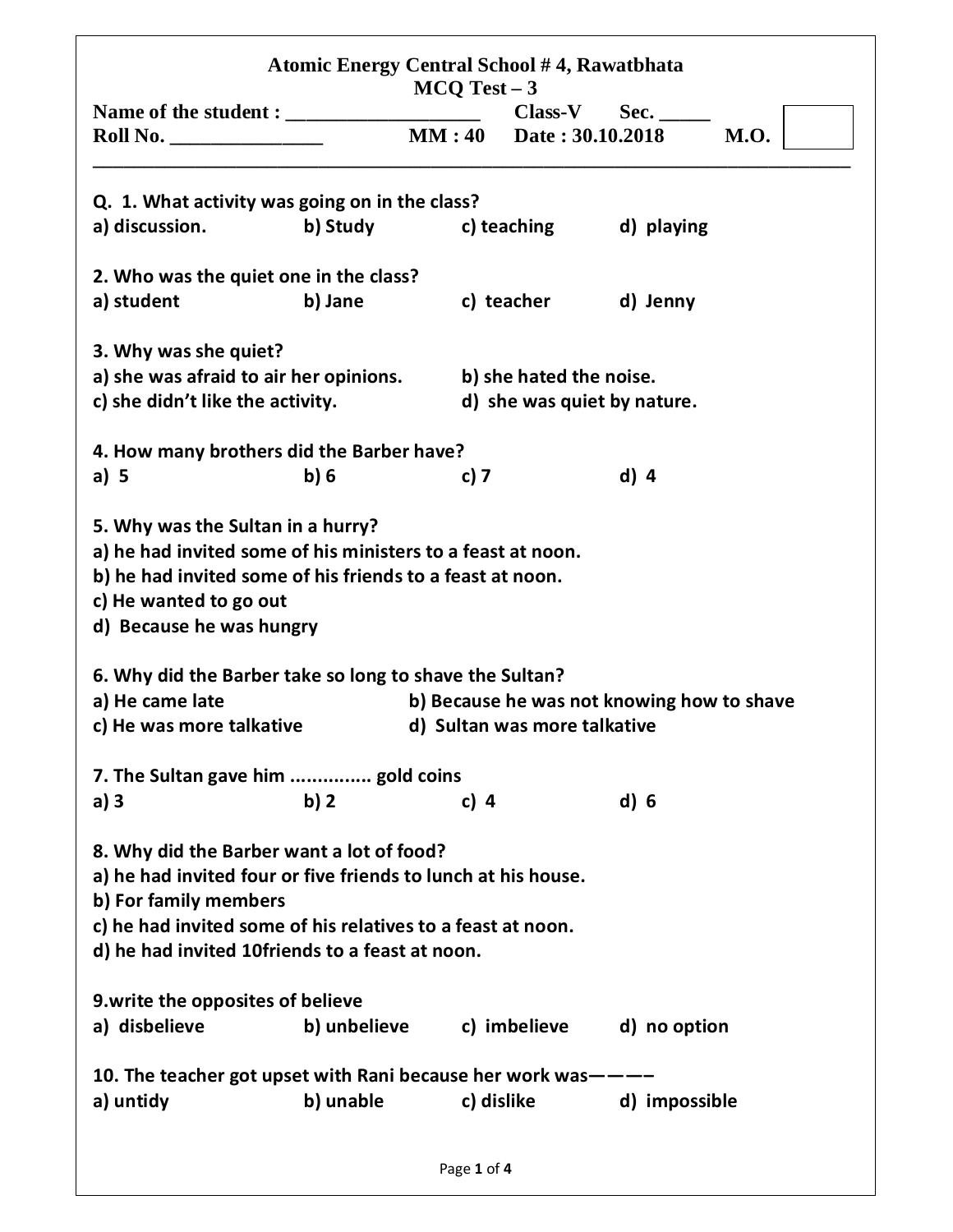| 11. दादी का दिमाग क्यों फटा जा रहा था -                     |                                          |                                                                                   |                     |                                                 |
|-------------------------------------------------------------|------------------------------------------|-----------------------------------------------------------------------------------|---------------------|-------------------------------------------------|
|                                                             |                                          | क) सिर दर्द से ख) शांति से ग) शोर से घ) चोट से                                    |                     |                                                 |
|                                                             | 12. इकन्नी का मतलब है -                  |                                                                                   |                     |                                                 |
|                                                             |                                          | क) एक आना ख) दो आने ग) तीन आने घ) चार आने                                         |                     |                                                 |
|                                                             | 13. अम्मी के अधिकार किसने छीन लिए थे -   |                                                                                   |                     |                                                 |
|                                                             |                                          |                                                                                   |                     | क) पिता ने ख) दादी ने ग) भाई ने घ) आरिफ-सलीम ने |
|                                                             |                                          | 14. आरिफ – सलीम सुबह को क्या खाने के सपने देख रहे थे -                            |                     |                                                 |
|                                                             | क) हलवा खाने का                          |                                                                                   | ख) मिठाई खाने का    |                                                 |
|                                                             | ग) चाकलेट खाने का                        |                                                                                   | घ) आइसक्रीम खाने का |                                                 |
|                                                             | 15. पाबंदी का अर्थ है -                  |                                                                                   |                     |                                                 |
|                                                             | क) रोक                                   | ख) टहलना वा) सैर                                                                  |                     | घ) इजाजत                                        |
|                                                             | 16. कोको के माता – पिता कहाँ गए हुए थे)- |                                                                                   |                     |                                                 |
|                                                             |                                          | क) मेला - ख) बाजार - ग) शहर                                                       |                     | घ) खेत में धान लगाने                            |
| 17. कोको की माँ उसके लिए कितनी चावल की रोटियाँ बना रखी थी - |                                          |                                                                                   |                     |                                                 |
|                                                             |                                          | क) एक ख) दो बा) तीन घ) चार                                                        |                     |                                                 |
| 18. कोको ने चावल की रोटियाँ कहाँ छिपा रखी थी -              |                                          |                                                                                   |                     |                                                 |
|                                                             |                                          | क) रेडियों में            ख) टोकरी में           ग) फूलदान में        घ) थाली में |                     |                                                 |
| 19. उ बा तुन चाचा किस रंग का फूलदान लेकर आए थे -            |                                          |                                                                                   |                     |                                                 |
|                                                             |                                          | क) लाल ख) हरा - ग) नीला                                                           |                     | घ) गुलाबी                                       |
| 20. शुक्रिया शब्द का अर्थ है -                              |                                          |                                                                                   |                     |                                                 |
|                                                             |                                          | क) धन्यवाद ख) नमस्कार वा) नमस्ते घ) प्रणाम                                        |                     |                                                 |
|                                                             |                                          |                                                                                   |                     |                                                 |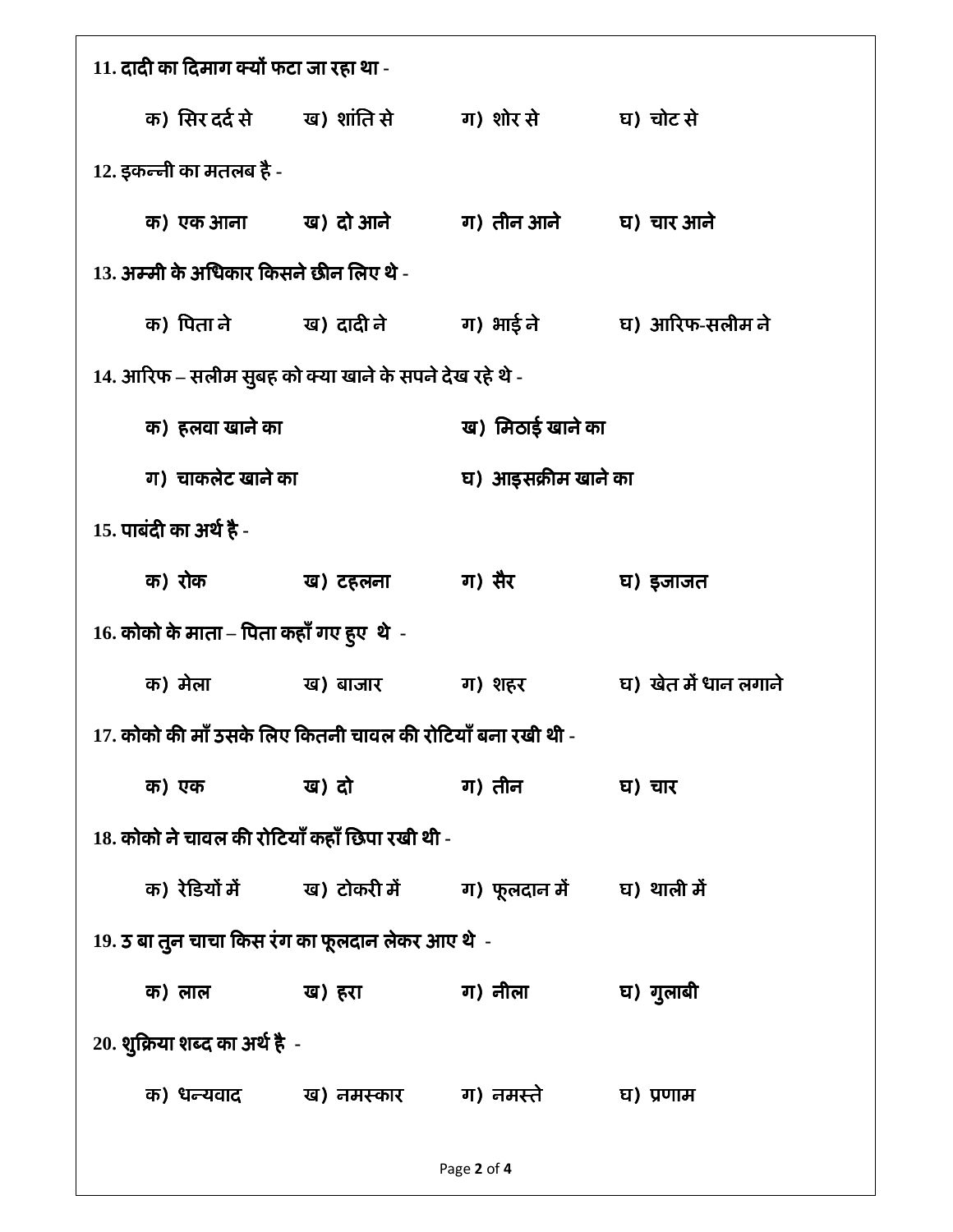